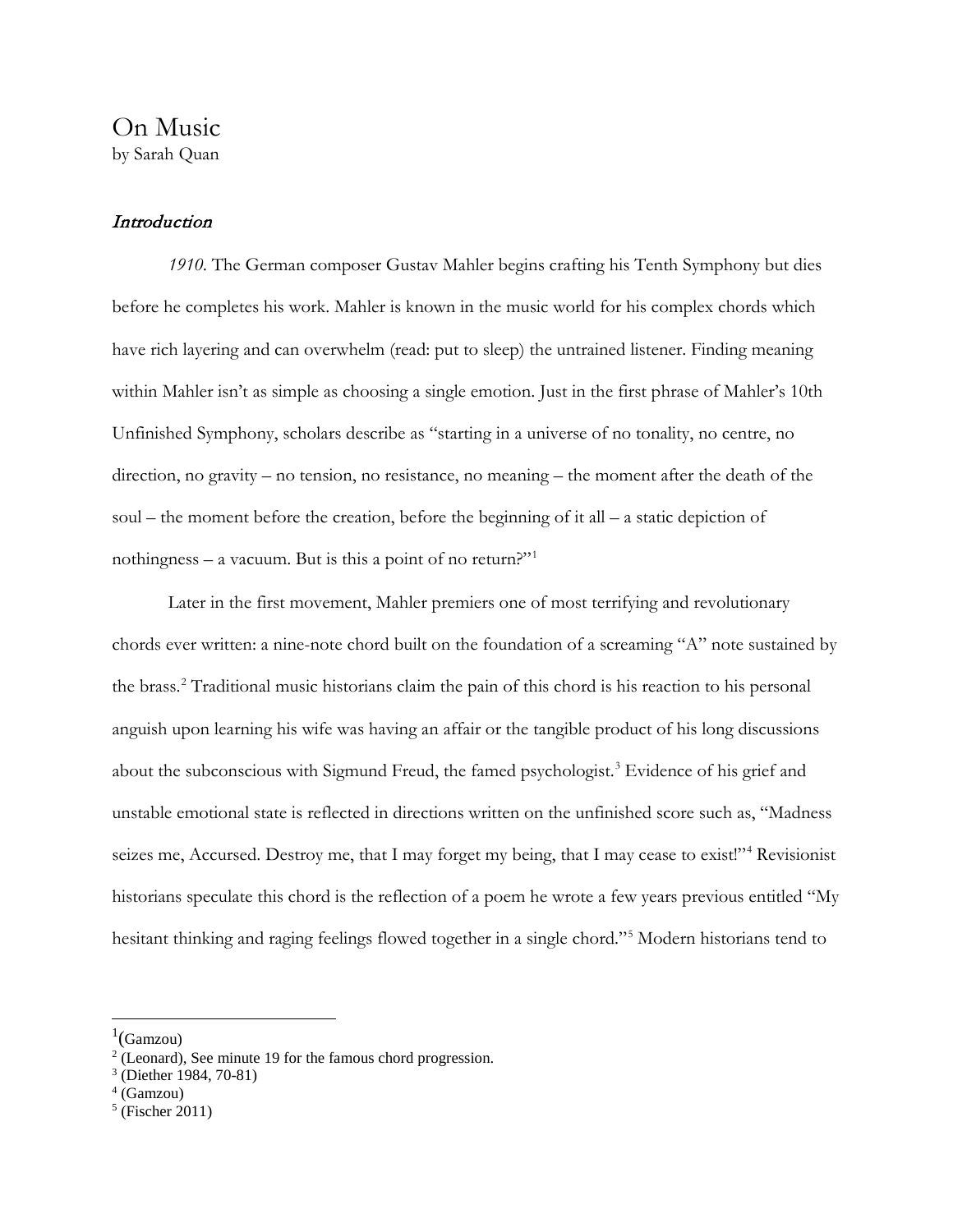see the symphony in the context of a farewell to traditions in the 19th century and describe the chord as a metaphysical representation of destruction.<sup>[6](#page-1-0)</sup> As the conductor and composer Leonard Bernstein put it, the "20th century is the century of death and...Mahler is its musical prophet."<sup>[7](#page-1-1)</sup>

*April, 2013*. I practice Mahler 10 for the first time. As I learn about these intense interpretations of a symphony that wasn't even finished, I think to myself this is all a bit melodramatic. After all, how can a chord of music fully represent an apocalypse and embody the emotions of a century? Is this the overactive imagination of a group of stuffy scholars? Where does meaning in music even come from? How do we even create or find meaning from music, or from anything at all? $8$ 

A few weeks later, I perform Mahler 10. It messes with my teenage perception of the world because the piece changes the way I experience seemingly ordinary things like wood and faces and batons and history. As the stage transforms into a soundscape, the wood below my chair trembles; my brain screams for relief from the intensity of the chordal structure; and my conductor's fierce look as his white hair defies gravity all converge into a climactic moment as he punctures the air with his baton and commands us to sum up the 19th century in thirty seconds.

*November, 2017*. I've quit playing violin for several years now. I also experience a heartbreak. Not one to openly discuss my feelings with other people, I don't really understand how to cope with this type of pain. I write in my journal:

<span id="page-1-1"></span><span id="page-1-0"></span> <sup>6</sup> (Gamzou)

 $7$  (Diether 1984, 70-81)

<span id="page-1-2"></span><sup>&</sup>lt;sup>8</sup> Note: most of this essay assumes that music does arouse emotion. There is substantial empirical evidence to suggest that music does arouse music emotion. Psychophysiological responses to music that are similar to responses to emotions, such as effects on muscular tension, zygomaticus activity, pulse and blood volume, suggests that the physical effects of music are very similar to the effects of an emotion (Hodges, 283; Juslin and Slabada, 2010).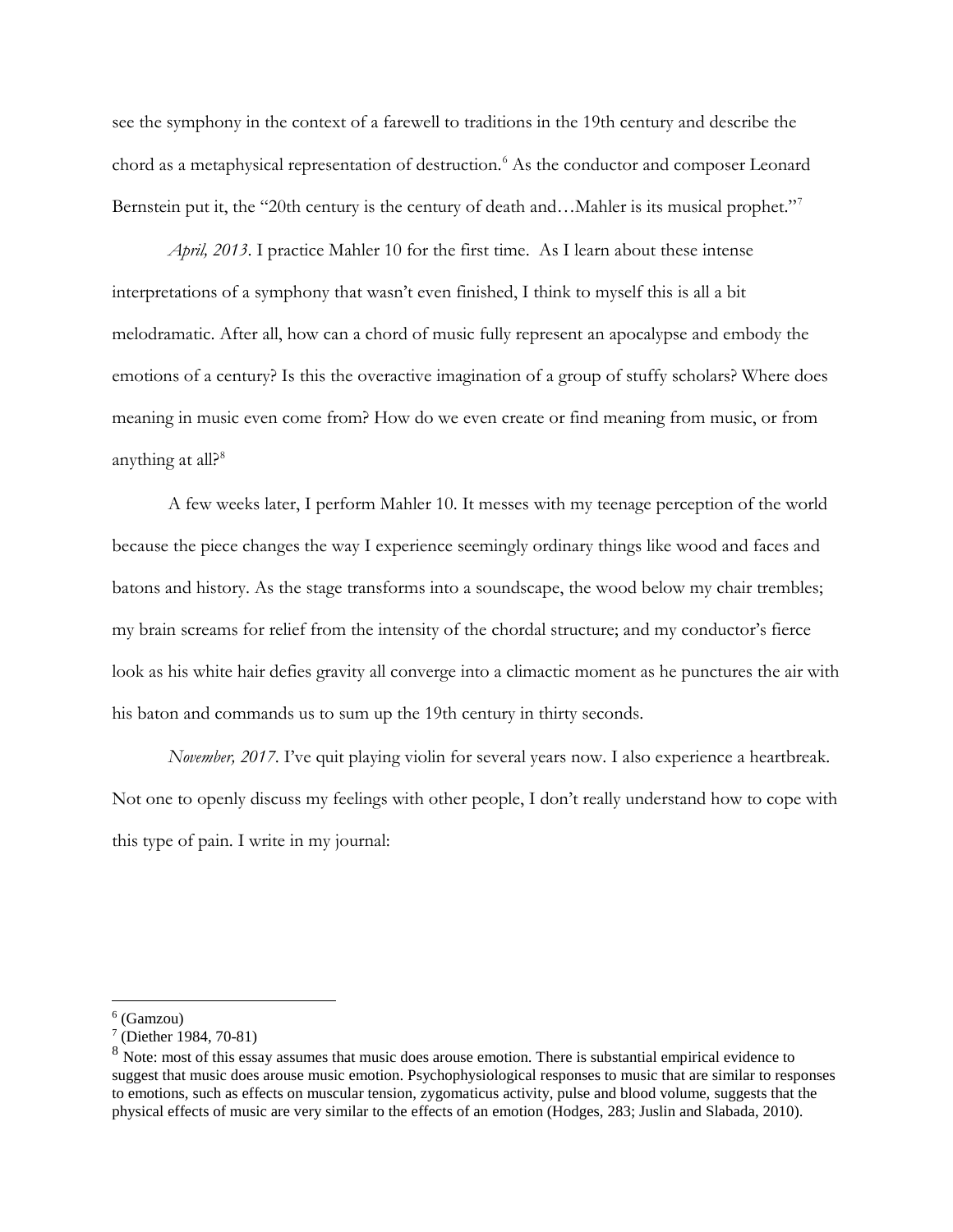…Mahler 10 popped up on my playlist the other day, and now all I can do is listen to it on repeat (but not when I'm driving—it's too powerful and distracting). It brings my mind to strange dimensions of thought. Did Mahler know he was going to die? Or was his mind simply fixated on his wife's betrayal? He was probably scared of a lot of things when he wrote the symphony (like bacterial infection of the heart valve, though maybe he felt it simply as 'impeding death'). "You cannot play Mahler correctly or watch Greek tragedies," Leonard Slatkin<sup>[9](#page-2-0)</sup> had said in passing during a rehearsal, "unless you have truly loved someone then lost someone."

…healing comes when all of a sudden a memory of breathing as one with an orchestra and intently playing Mahler (as a child questioning: what does it mean to love?) comes back with perfect clarity and the idea of dissonance and a nine note chord suddenly makes sense and elicits a tear as you sit on your bed and the confused best friend worries because she's never seen you like this before, and the only thing you can choke out about how you feel is that the answer to the state of your soul is Mahler 10.

I play the Mahler for my roommate on YouTube and she says the chords sound like the soundtrack to a herd of cows being slaughtered.

The depth of my emotional experience with the nine-note chord surprises me. Why does music matter? I wonder. I conclude that we need to understand *why* music came to be in order to understand the mechanics of the *how*. Yet this is more complicated than it may seem on the surface.

<span id="page-2-0"></span><sup>&</sup>lt;sup>9</sup> The guest conductor.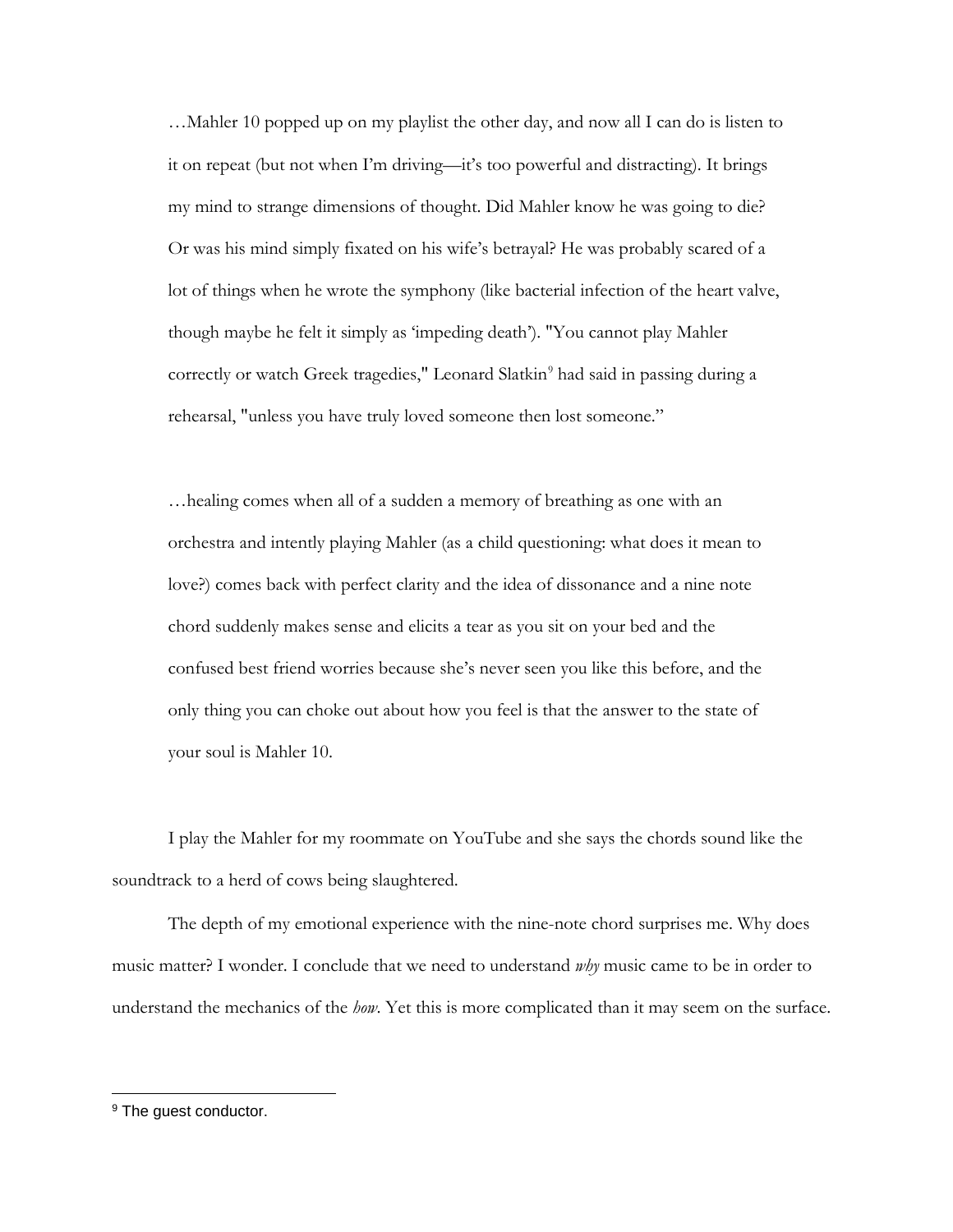Music is part of the human experience and seems to be a global phenomenon—every known culture has a form of music. Yet, to an evolutionary biologist, this is puzzling because music seems to have no demonstrated biological value.[10](#page-3-0)

There seems to be no consensus as to why music came to be so appealing to humans. In 1873 Darwin speculated that music originated through courting behaviors of primitive males. In more contemporary literature, Dissanayake argues that music was the basis for cultural specific uniting groups such as mother-infant pairs. Still others hypothesize music arose from animal territorial signs (which is supposedly why people like to listen to music while having sex). [11](#page-3-1) One popular explanation by Steven Pinker is that music is "auditory cheesecake, an exquisite confection crafted to tickle the sensitive spots of at least six of our mental faculties." Music was the byproduct of language much like cheesecake was the byproduct of our evolutionary preference for fat and sugar and pornography the byproduct of our sex drive.<sup>[12](#page-3-2)</sup>

Similarly, some argue that music and language evolved together, and music was the "unified evolution of language and culture to resolve cognitive dissonance."<sup>[13](#page-3-3)</sup> This would explain why music taps into our reward circuitry: it is evolutionarily advantageous to make predictions about communication, so auditory communication was tuned and rewarded.

Which of these theories we choose to believe changes how we view the "how" behind music and emotions. For instance, hormones, such as oxytocin, are released when listening to music.<sup>[14](#page-3-4)</sup> Is the rush of oxytocin in my brain when I listen to Mahler even an emotion, or are certain biological responses in all people identical to emotions? If we believe that all of this arose from courting

<span id="page-3-0"></span><sup>10</sup> (Juslin and Västfjäll 2008); Salimpoor, et al.

<span id="page-3-1"></span><sup>11</sup> (Hagen and Bryant 2003, 21-51); (Witchel 2010)

<span id="page-3-2"></span><sup>12</sup> (Pinker 1997)

<span id="page-3-3"></span> $13$  (Perlovsky 2010)

<span id="page-3-4"></span><sup>14</sup> (Keeler et al. 2015)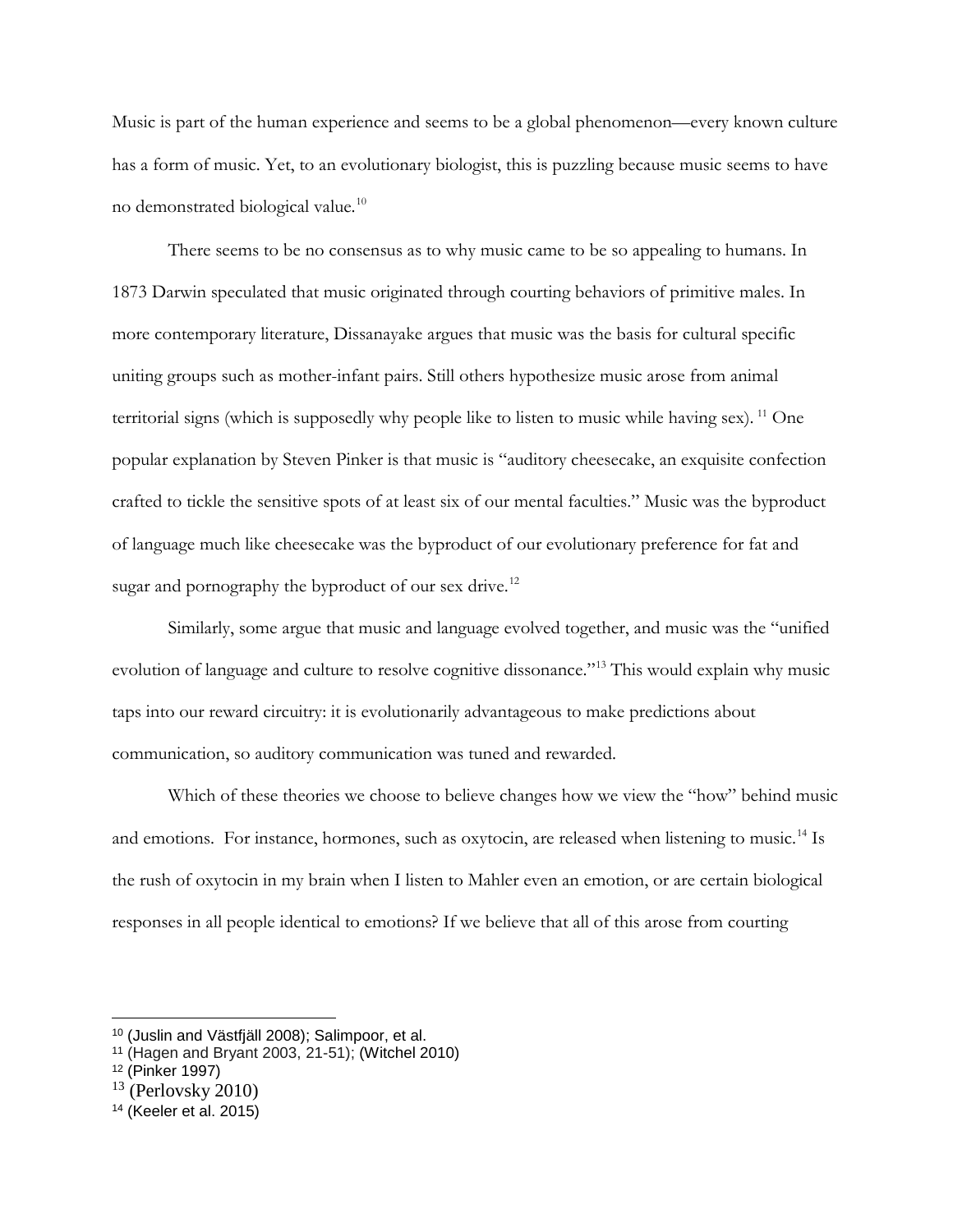behaviors or animal territorial signs, is this all simply a biological response? Is there a difference between a biological response and an emotion?

What I can conclude is this: to different degrees, the roles of an architect, communicator, and receiver—whether all of those components are contained in a single person, a body of hundreds, or a computer—all contribute to music and the emotional experience. Creating music begins with an idea. This idea then gets transferred to a medium, which could be any number of things, such as a piece of paper, keyboard or synthesizer. When a "good" idea and the chosen medium react, vibrations are transferred to the experiencer and emotions are constructed, or evoked.

# The Architect

Mahler did not write listener-focused comments such as, "a painful manipulation of the amygdala" in the margins of his 10th Symphony score. Rather, his directions were dark, inner thoughts that probably reflected his emotional state: "The Devil is dancing with me…Craziness, touch me, Destruction!"[15](#page-4-0) When emotions are formed there is a physiological response that teachers us the relationship between certain types of vibrations and the psychological response associated.<sup>[16](#page-4-1)</sup>

The release of dopamine is one such response. Evidence strongly suggests that dopamine is released when listening to music.[17](#page-4-2) Dopamine is a neurotransmitter associated with pleasurable activities such as eating, sex, gambling and shopping, and is released in anticipation of a reward more than when the reward is actually received<sup>[18](#page-4-3)</sup> (opioids and endo-cannabinoids, however, are more involved once "peak pleasure" is reached).[19](#page-4-4) This helps to explain why gambling and online

<span id="page-4-0"></span><sup>15</sup> (Gamzou)

<span id="page-4-1"></span> $16$  For length and clarity, this essay stays within the limits of instrumental classical music.

<span id="page-4-2"></span> $17$  (Salimpoor, etal. 2015)

<span id="page-4-3"></span><sup>18</sup> (Jakob eLinnet 2014)

<span id="page-4-4"></span><sup>19</sup> (Salimpoor, etal. 2015)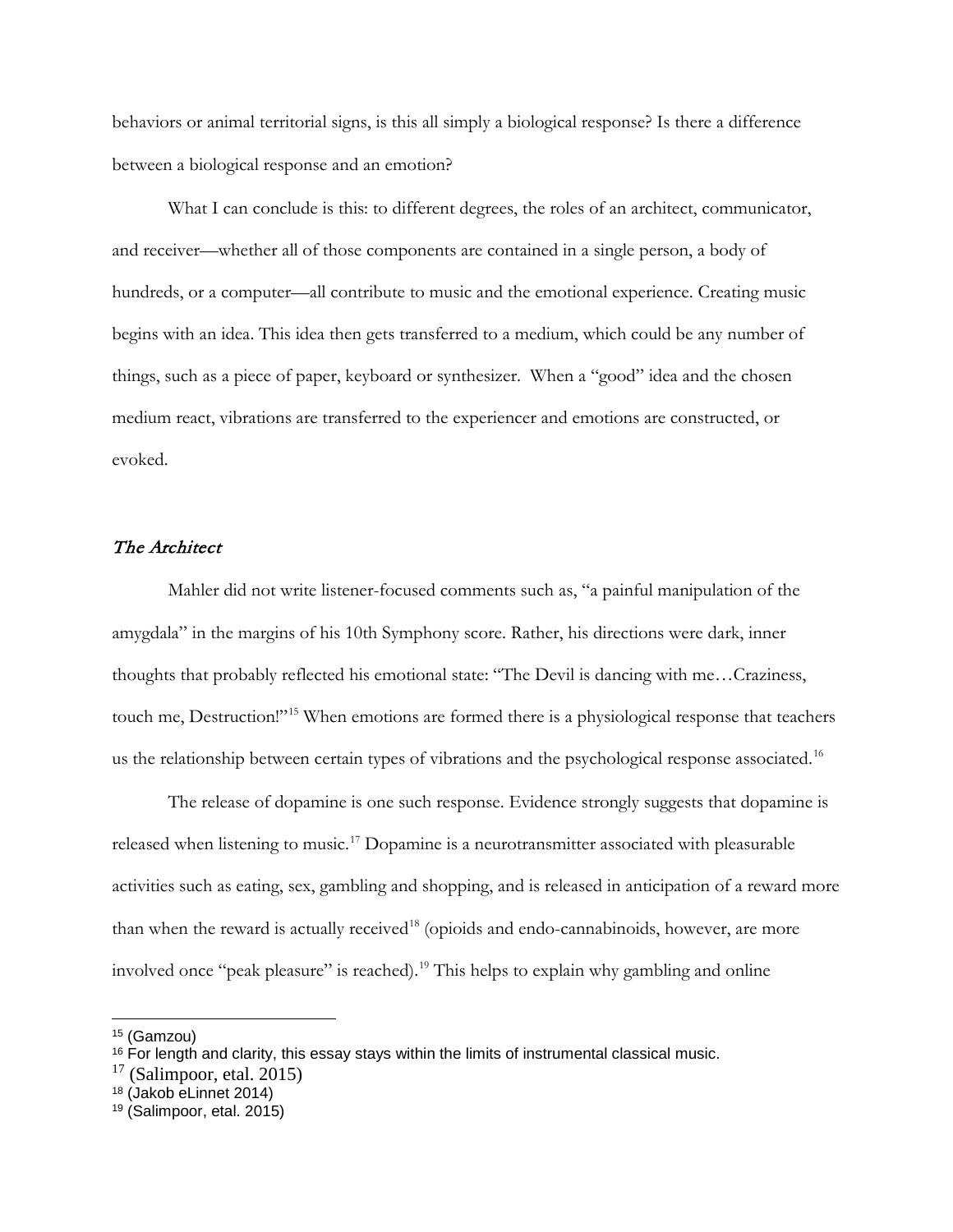shopping is so popular—it's the *anticipation* of receiving a package in the mail or the possibility of acquiring a windfall that releases dopamine.

Perhaps it is the expectation of a chordal ending or the disruption of an anticipated pattern that makes music pleasurable. Musical enjoyment begins with mathematical patterns, since Western classical scales are largely based on equal temperament, and Western listeners are conditioned to expect chord resolutions that resolve at the end of passages. The *timing* of when chords occur in music can detract or contribute to the pleasure of the listening experience: listeners have been trained to anticipate certain patterns through conditioning. Mahler's infamous chordal massage doesn't occur in the music until the minute 19 in the First Movement. By modern standards, this chord would be long overdue (who has patience to fully concentrate on piece of music for that long?) but by delaying the chord until sufficient context and mood had been created, more dopamine was probably released in my brain.

From this perspective, perhaps composition is less about notes positioned to evoke emotion and more about conveying a psychological construction in a way that relates to the listener so that pathways related to certain associations are triggered by the notes heard. In 1960, **t**he anthropologist Renato Rosaldo goes to the Philippines to work with the Ilongot, a remote tribe known for headhunting. Two events of interest to us occur. First, he discovers they have a word for an emotion he doesn't have the psychological construction for, called *liget.* Locals use the word to describe wanting to cut someone's head off with other people, sadness, and a strong rush of energy. The second significant event occurs when his wife falls off a 65-foot cliff and dies. It isn't until he experiences extreme prolonged emotional grief from his wife's death and all he can do is howl that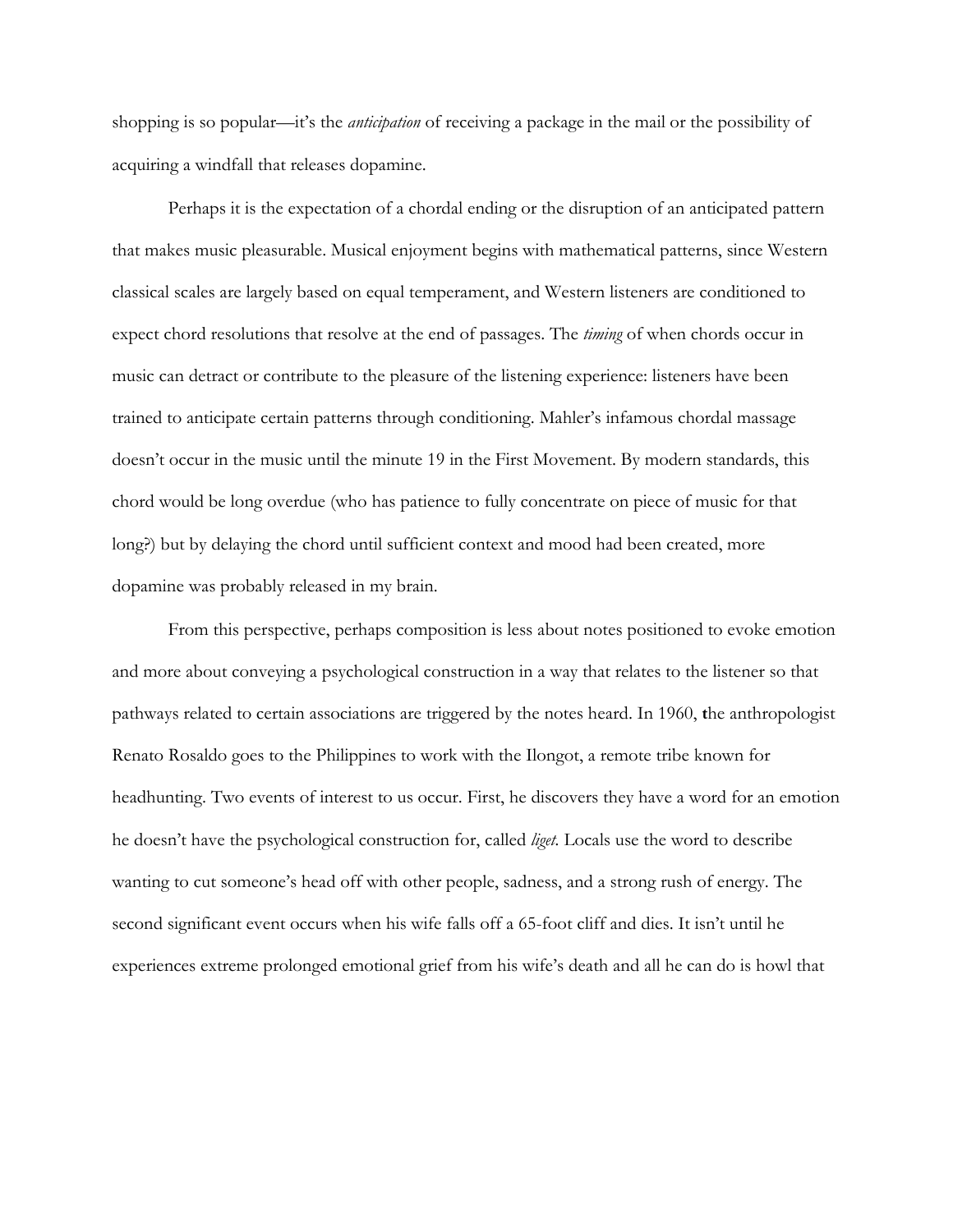he finally understands what *liget* means. By putting a word to the feeling, Rosaldo is able to "give his emotions form and let them pass through his body."<sup>[20](#page-6-0)</sup>

What Rosaldo experienced is called "affect labelling." When we are able to attach words to our emotions, it diminishes the response of the amygdala and other limbic regions and increases activity in the ventrolateral prefrontal cortex.<sup>[21](#page-6-1)</sup> Perhaps music moves us because it transcends linguistic determinism—the limits and types of associations we make in our minds because of learned language. In my 'Mahler moment' after the heartbreak, I was not linguistically equipped to articulate and respond to the increased amounts of cortisol and decreased dopamine and oxytocin levels that caused a confusing combination of hope, fear, love and pain. The Mahler chord, however, somehow embodied my emotions in a way I could understand—a musical type of "affect labelling."

### **The Communicator**

*July, 2002*. I learn the Seitz Violin concerto. Like most stubborn children, I fight when I am told how to practice. Now, years later, I can still remember my teacher's exact instructions: each bow stroke in this passage should be the size of your pinky nail, bend your knees on measure 32, make your breath exactly a sixteenth note long, lift your bow and smile with teeth for exactly three counts before you move! My teacher conveys that notes on the page are nothing but blobs of ink and my job as a musician is to make those notes dance and come to life in my imagination—the first two measures a noble declaration by a pompous king, the next two the delicate reply of a timid peasant.

<span id="page-6-0"></span><sup>20</sup> (Spegiel 2017)

<span id="page-6-1"></span><sup>&</sup>lt;sup>21</sup> The amygdala initiates emotional, autonomic and hormonal responses. Contrary to widespread belief, the amygdala is not simply the "fear center" of the brain, but also plays a role in emotions we see as pleasant. The ventrolateral prefrontal cortext is the "processing" center in the brain—it integrates information throughout the brain. (Hagen and Bryant 2003, 21-51)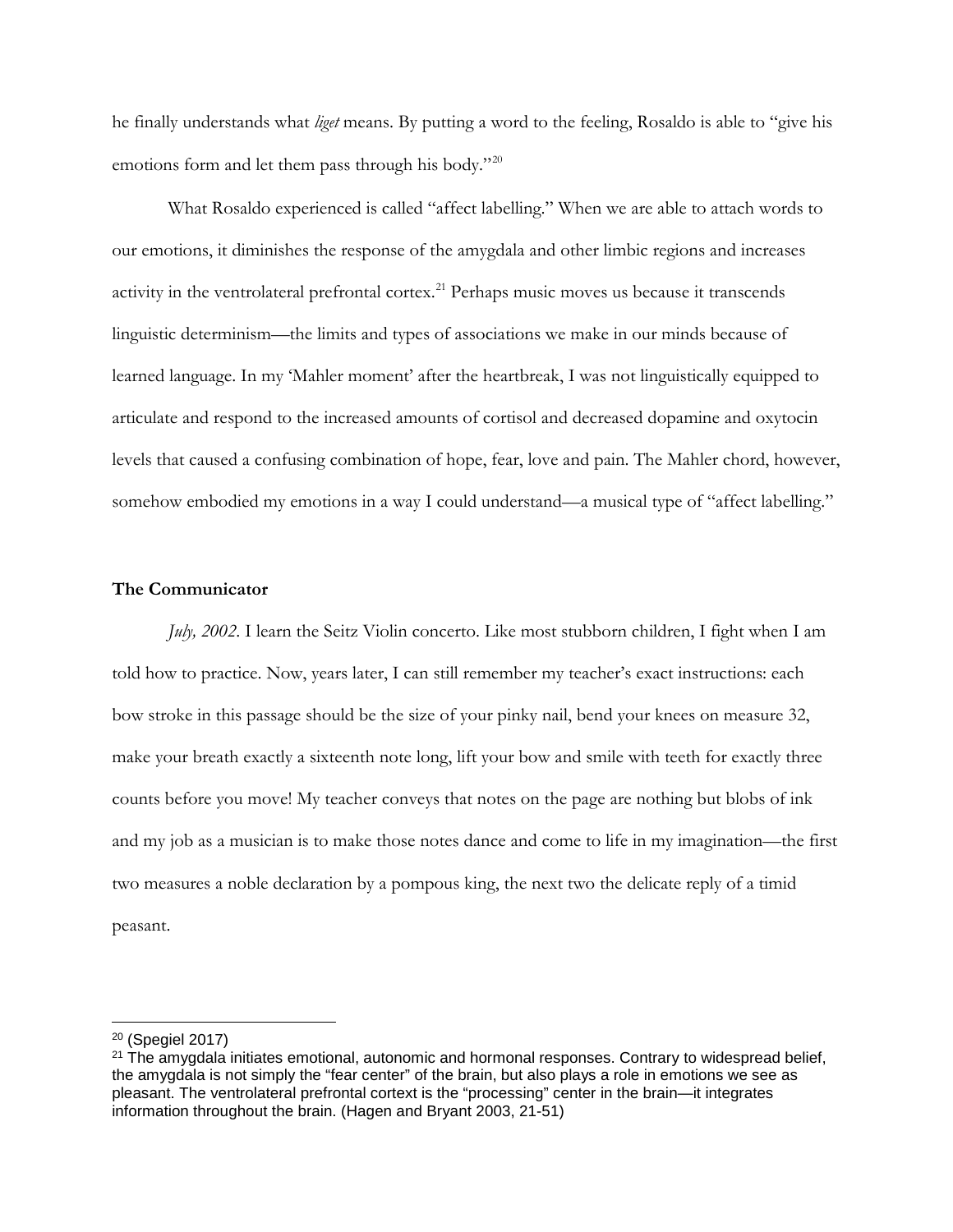Seitz is actually quite easy to play expressively because the imagery is vivid and easy to pick out. Any good teacher and dedicated parent can teach a child to imitate and develop an understanding of certain pieces of music on what the iconic American composer Copland calls the "sensuous" musical plane—the type of concrete meaning and imagery that "simple minded souls" attach to musical listening found in single dimensioned music.<sup>[22](#page-7-0)</sup> On this plane of understanding, any connection to concrete objects and feelings makes the music seem more "expressive."[23](#page-7-1) I am trained where to anticipate slight fermatas and where plagal cadences<sup>[24](#page-7-2)</sup> should be placed.

While Seitz is easy to play for on a plane that "simple minded souls"<sup>[25](#page-7-3)</sup> could understand, other composers, such as Bach, are much more complicated and dense. Bach wrote six "Sonatas and Partitas," all of which are core repertoire for violinists. These famed Sonatas and Partitas are full of rich nuances and beautifully-crafted long lines and multiple voices, which makes them difficult to execute well.

As a child, I had a very romantic view of music. My teacher taught that if I was completely lost in the world of music—unaware of anything but the notes and what they meant—the audience, regardless of their training or background—would come to this alternate world with me and *feel* something was my responsibility as a musician. I took this responsibility seriously: I would imagine my family had died and this would make the melody sound more melancholy. I understood CPE Bach<sup>[26](#page-7-4)</sup>, who taught that a "musician cannot move the listener if he himself is not moved."<sup>[27](#page-7-5)</sup> When I performed unaware of listeners and completely aware of the music, the message to the audience became easy to convey (as long as the technique was also correct).

 $\overline{a}$ 

<span id="page-7-2"></span><sup>24</sup> A type of chord ending.

<span id="page-7-0"></span><sup>22</sup> (Suzuki 1969)

<span id="page-7-1"></span><sup>23</sup> (Copland 1957)

<span id="page-7-3"></span> $25$  (Copland 1957)

<span id="page-7-4"></span> $26$  The son of the more famous JS Bach

<span id="page-7-5"></span><sup>27</sup> (Bach 1949)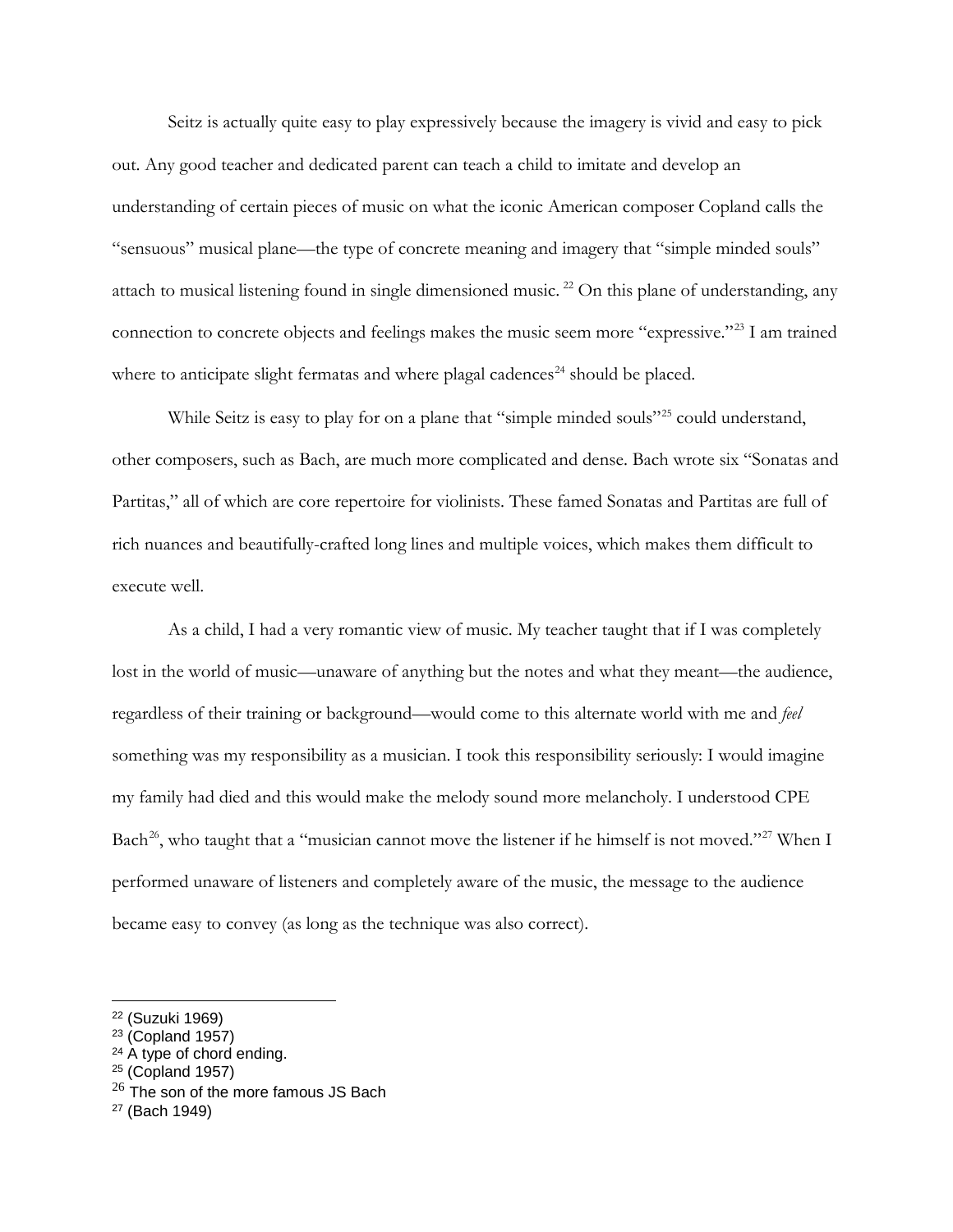As a teenager, I transitioned to different teachers who 'corrected' this idea and instead of fueling my fantasy of crafting a world, taught how to play each individual note of a concerto a specific way. These teachers were focused on competition and perfection. No more elaborate plots or characters—Bach was meant to sound how Oistrakh said it should.<sup>[28](#page-8-0)</sup> Every time someone new critiqued my playing, they contradicted the interpretation the teacher before me had given. The learning process felt robotic.

I came to discover that their strict style and discovering the theory behind the compositions were a tool for me to facilitate emotion in a different way. As a teenager, I had a German teacher who showed me a green book full of mathematical formulas and intricate symbols in Bach's Sonatas and Partitas.<sup>[29](#page-8-1)</sup> In his thick German accent, he taught me the theory behind how Bach embedded his signature within the Fugue, how Bach encompassed symbolism of Christ's crucifixion and resurrection in the themes of the Partita, the formula behind how his Chaconne was composed.[30](#page-8-2) As we picked Bach's G Minor Fugue apart (well, my teacher picked it apart while I listened), he showed me that a certain multi-dimensional complexity of emotion, in both concrete and abstract forms, was already interwoven in the chordal structures.

My job as a musician was to deeply understand and love, then craft my own interpretation based on what Bach had already conveyed. This was what made Bach timeless. As the violinist Hilary Hahn said in an interview about Bach's Sonatas and Partitas, "sometimes the most mathematical music is the most liberating to play because you have certain structures…and you have to be creative…invent your own interpretation."[31](#page-8-3)

<sup>28</sup> One of the most renowned violinists of the twentieth century.

<sup>&</sup>lt;sup>29</sup> I don't remember what the book was called (since it was in German) and cannot find it online.

<sup>&</sup>lt;sup>30</sup> Chaconne, Fugue and Partita are all simply types of pieces that Bach composed.

<span id="page-8-3"></span><span id="page-8-2"></span><span id="page-8-1"></span><span id="page-8-0"></span><sup>31</sup> (Bach 2010)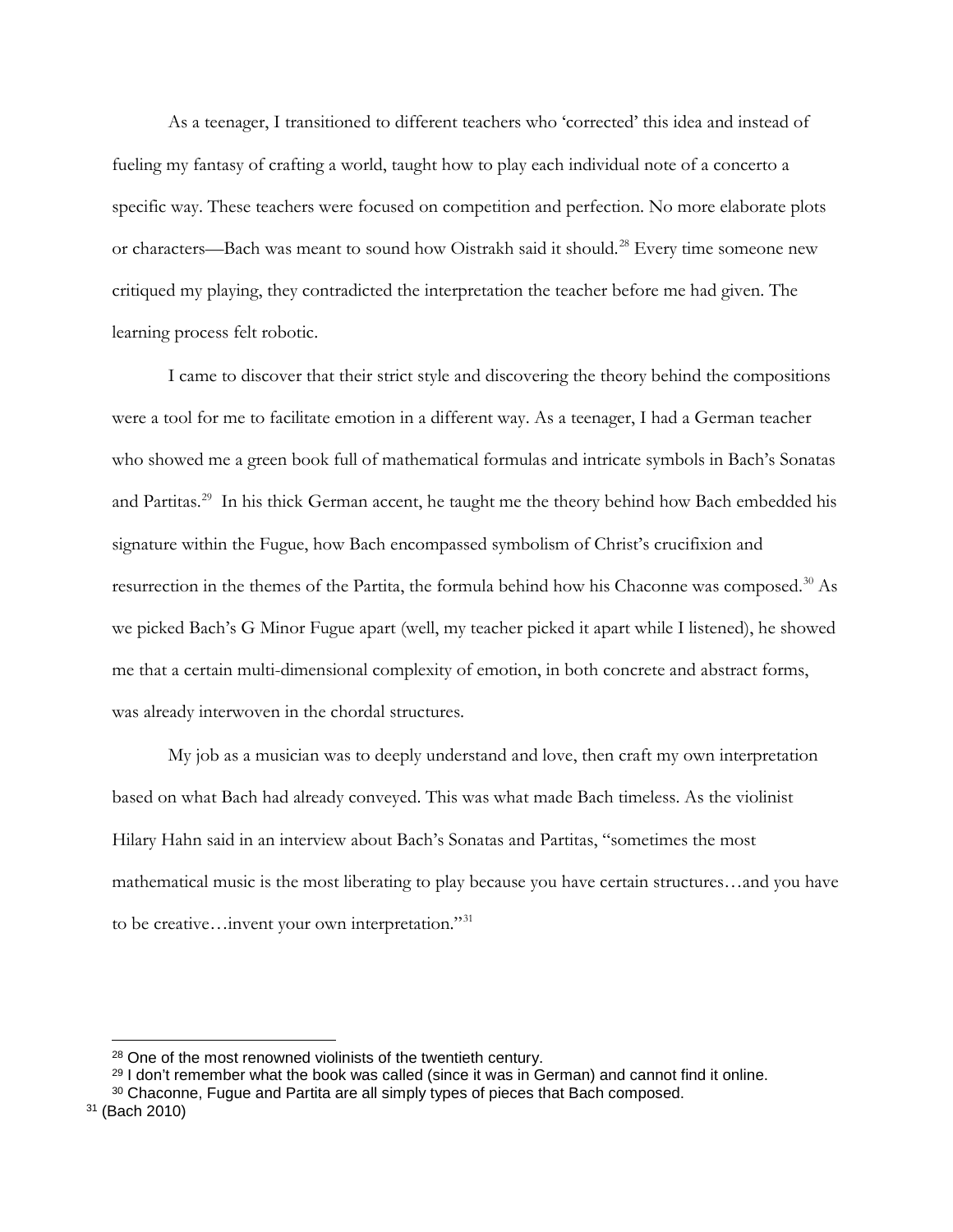Confidence is knowing something and having evidence. A musician must know they have the "magic" to convert black dots into meaningful vibrations and have the evidence of exploring theory and developing accurate intonation, well-informed style, and practiced, personal flair. When a musician finds himself obsessed with a piece of music and mentally refining the details of its portrayal throughout the day, this solidifies the evidence that the musician con convey and evoke emotion.

## **The Experiencer**

 $\overline{a}$ 

Listeners act to discover emotion in music and are acted upon by environment and experience. After the composer creates the potential gradient for musical enjoyment and the performer projects their emotions onto the notes they are playing, the listener must be prepared to have their emotions evoked through biological conditioning and cultural constructs to interpret the music.

*Sometime in the summer, 2001*. My violin teacher has my mom post a sign on the outside of the bathroom door with letter "A." Every time I walk past it, I am to sing an "A" (Hz 440) to my oneyear-old sister. All of my teacher's students who use this method effectively learn perfect pitch. Years later, my sister's enjoyment of music is strongly influenced by this construction of pitch. If we turn on the radio and Adele sings an interval slightly flat or for some reason a band is tuned to 438 Hz or 443 Hz, this factors into her level of appreciation of the music.<sup>[32](#page-9-0)</sup> We are conditioned to appreciate what we have been taught is "correct," even though what is "correct" changes with time and location.<sup>[33](#page-9-1)</sup>

<span id="page-9-1"></span><span id="page-9-0"></span><sup>&</sup>lt;sup>32</sup> Unless she has been conditioned to expect something different. For instance, baroque music is often tuned lower. <sup>33</sup> (Haynes 2002)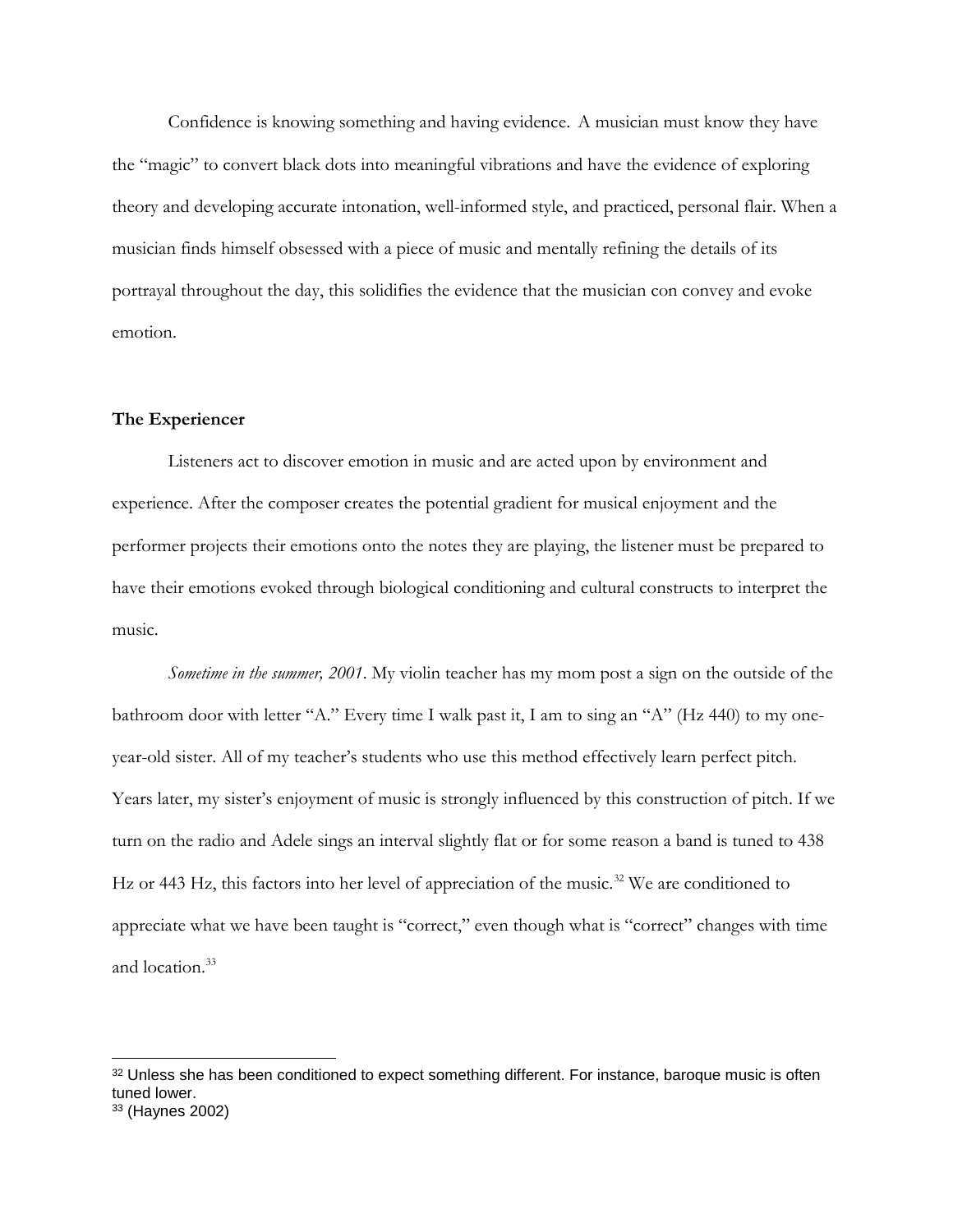Expectations are important because they can be broken. Disruptions to what we expect causes us to react, even feel emotion. One such instance of a musical construct we have is related to the statistical idea of *regression to the mean.* This phenomenon states that if a variable is extreme on the first measurement, the second measurement will tend to be closer to the average, and vice versa.<sup>[34](#page-10-0)</sup> If we walk past an unusually thin person on the street, the next person is likely to be fatter. Western listeners mentally expect large leaps in the pitch of notes to be followed by a change in direction.<sup>[35](#page-10-1)</sup> We have come to the expectation that this is an "imperfect approximation of the pattern evident in real music."[36](#page-10-2) Unfamiliarity in patterns or expectations typically force us to listen more carefully because it is not what we anticipate. The Mahler chord pattern elicited more attentive listening because it was unusual and somewhat unexpected. Even though the idea of *regression to the mean* would promote the idea that the extreme dissonance in the Mahler chords would resolve early in the passage, the tension kept building until it reached an unexpected climax.

How do we construct reality, then, and come to expect certain patterns of behavior? To a large extent, identity is developed through experience and sensory control.<sup>[37](#page-10-3)</sup> As babies, we cannot process all of the information thrown at us at once and have to learn how to filter the stimulus we are bombarded with. To sort through this enormous amount of data, we use statistical learning to extract patterns and regularities in the world around us. Statistical learning helps us take the plethora of information from the "speech stream" we hear and distill the data into concrete sounds and associations. This method of learning is typically associated with infant language acquisition.<sup>38</sup> For instance, my sister was constantly exposed to the sound of me singing an "A" to her as a baby. As

<span id="page-10-3"></span><span id="page-10-2"></span><span id="page-10-1"></span><span id="page-10-0"></span><sup>34</sup> (Regression)

<sup>35</sup> (Paul von Hippel 2000, NaN)

<sup>36</sup> (Anonymous 2010, 256)

<sup>37</sup> (Schmitter 2016)

<span id="page-10-4"></span> $38$  (Vasuki et al. 2017) there is research to suggest that musical training enhances auditory statistical learning.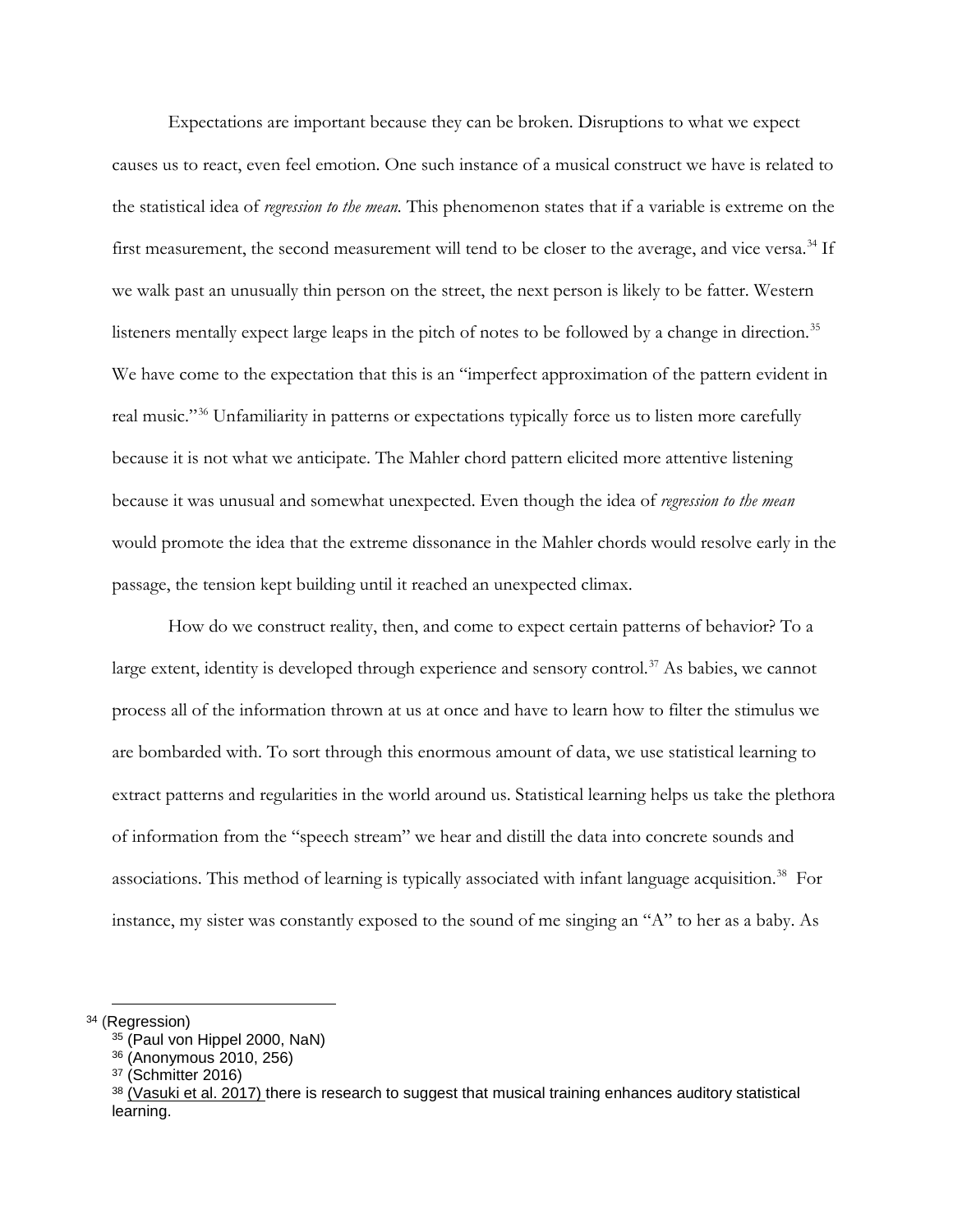such, she was able to filter the sound of my voice singing that to her and categorize it in her mind as what "A" should sound like. Many scholars concur that language gives us a "culturally evolved means to differentiate reality in great detail."<sup>[39](#page-11-0)</sup>

The power I felt in Mahler's "A" chord might also have been a result of this type of mental training. It makes me wonder: would a member of the Ilongot tribe hear "the impulse to cut off a head with other people, and a sudden rush of energy and sadness" in the work of Mahler, the slightly unstable but brilliant early modern Jewish composer? Or would a member from the isolated tribe simply hear a garble of notes or something else entirely?

Musicologists seem to agree that appreciation of music is a construct of culture. The landmark musicologist, Leonard Meyer, agrees that "a stimulus or gesture which does not point to or arouse expectations of a subsequent musical event or consequent is meaningless. Because expectation is largely a product of stylistic experience, music in a style with which we are totally unfamiliar is meaningless." Other musicologists concede that "emotion is communicated in music through a combination of both universal and cultural cues." In other words, if you don't have the universal or cultural cue, you can't communicate the emotion. Some studies even go as far to say that "listeners from one culture should be unable to appreciate the natural connections between music and the emotive life of an unfamiliar culture.<sup>[40](#page-11-1)</sup>

The same pathways in our minds that fired when we made love or go shopping are probably firing as we listen to music. In neurological terms, the caudate is involved during the anticipation of music, and endogenous dopamine<sup>[41](#page-11-2)</sup> is released in the striatum<sup>[42](#page-11-3)</sup> at "peak emotional arousal."<sup>[43](#page-11-4)</sup> In

<span id="page-11-0"></span><sup>39</sup> (Leonid Perlovsky 2013, 1-8)

<span id="page-11-1"></span><sup>40</sup> (Laura-Lee Balkwill and William Forde Thompson 1999, NaN)

<span id="page-11-2"></span><sup>41</sup> Internally produced hormone which helps regulate our reward center and can help us feel feelings of euphoria.

<span id="page-11-3"></span><sup>42</sup> Critical component of the motor and reward systems.

<span id="page-11-4"></span><sup>43</sup> (Salimpoor et al. 2011, 257-262)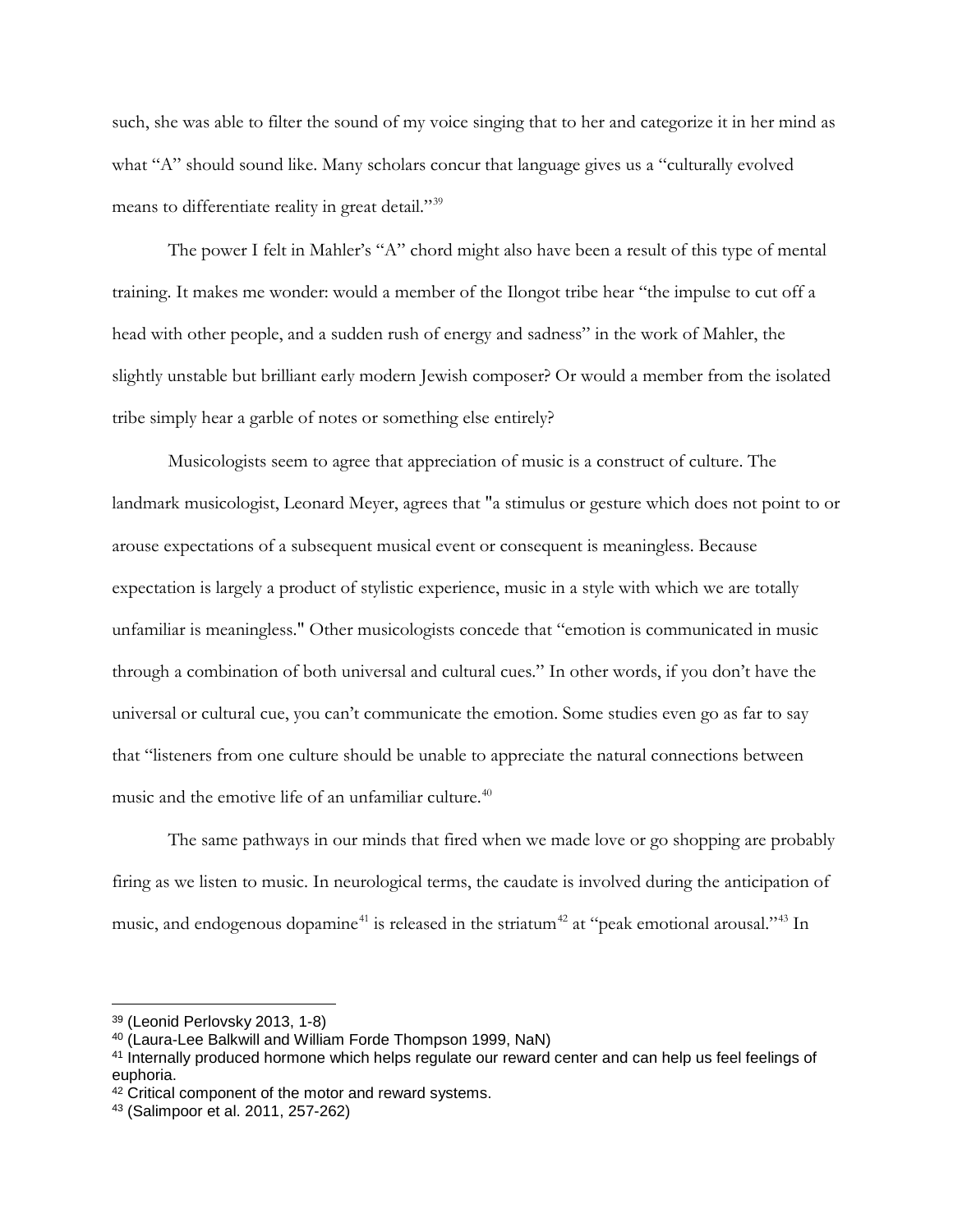other words, the abstract stimulus of music can arouse feelings similar to tangible rewards.[44](#page-12-0) From this perspective, emotion is evoked because the same hormones are released and neuropathways light up when the music is experienced. The emotion that arises from music is an empirical, biological response that comes from connections to experience.

### **Conclusion**

*Winter break, 2017*. I'm having lunch with an old friend. We learned the same violin pieces growing up—we struggled through the Seitz Concerto together as children and memorized the Brahms at the same time in high school. Together, we laugh and reminiscent about fighting during chamber groups and my difficultly effectively communicating with his Russian parents. There's a slight pause in the conversation, as if to remind us that we've grown up. We aren't bickering children anymore and life is happening to us. He studies violin at Julliard with a famous teacher and has the music world at his fingertips. I've given violin up completely.

Secretly, I'm slightly jealous when he tells me about the famous people he works with and the opportunities he has. But as he talks, I can tell by the way his skin is wrinkling on his forehead that he's harboring deep thoughts. Slowly, as he is reminded of how deep our friendship once was, the conversation turns from lighthearted anecdotes to much darker topics. The "violin rat race" and backstabbing artists. The pressure to constantly produce perfection. Scars from physical and emotional abuse, lingering from his childhood. Lies about his family and past he's believed his whole life. Suicide attempts.

"I did the paperwork to drop out of Julliard last week," I suddenly hear him say. "If I want to stay alive, I have to leave. I'm numb to the music. I don't want it to be a part of me anymore."

<span id="page-12-0"></span><sup>44</sup> (Salimpoor et al. 2009, 1-14)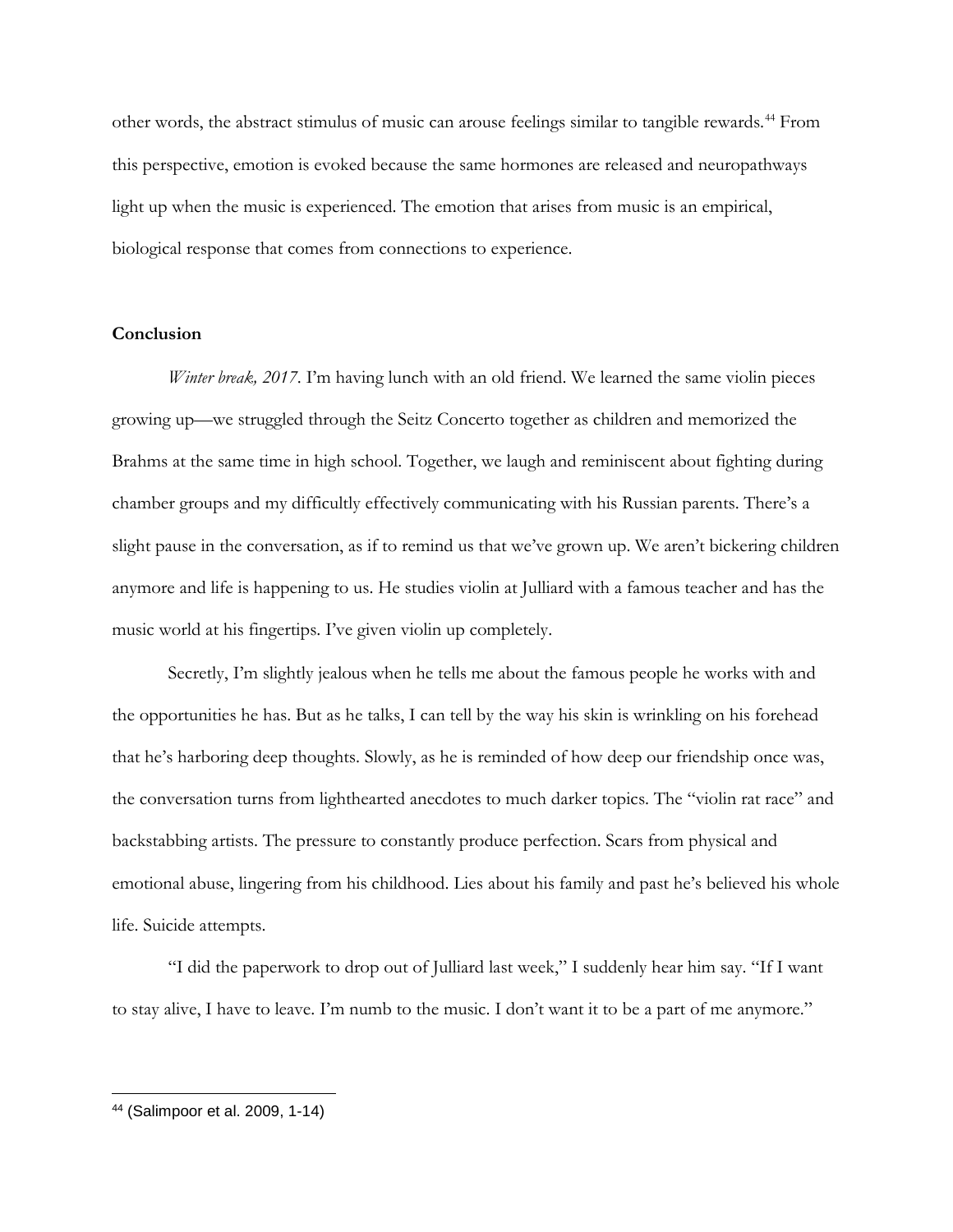He wants to spend time discovering: Who am I without the music?

Years ago after an orchestra rehearsal, he offhandedly commented that his home was like the orchestral epic we had just practiced, *Symphonie Fantastique.* At the end of the Symphony, the composer (who allegedly was on drugs) tells the story of a man who dreams that he has killed his beloved and is witnessing his own execution. As a child, I had naively interpreted this seemingly casual comment as meaning he didn't want to go home to his highly dramatic, slightly drunk Russian musician parents who yelled a lot. My innocent construct of the world—a place where people easily gave love and received love—kept me from understanding the message he was trying to convey. Same music, different meaning.

How does music elicit emotion? *Can* music elicit emotion from everybody, or is this all just a naive construction I've made up because this is how I experience the world? Our realities of what the music means are personal—we create our own perception of what the music means, just like Rosaldo the anthropologist understood *liget* through his own experience. Yes, I can study the chordal structure and melody lines of a Fugue, but I am learning to understand Mahler, Seitz, Brahms and Bach through the beautiful confusion of growing up. I will never portray Brahms exactly the way the composer intended it to be because the experiences in "real life" are contributing to my interpretation.

Perhaps Brahms or Bach never had a set way that he wanted his Concerto to be played. Perhaps Mahler wasn't even concerned about the performance of his Symphony, he simply wanted to work through his emotions. As a performer, sometimes I don't know exactly what I'm trying to convey to my audience because I don't understand my own feelings. As a listener, I can't always articulate why I feel, I can only articulate that I am feeling *something.*

*January, 2018*. I'm driving down the highway, thinking about what I want to change in the world, who I am. The memories of the Russian friend and *Symphonie Fantastique* and my recent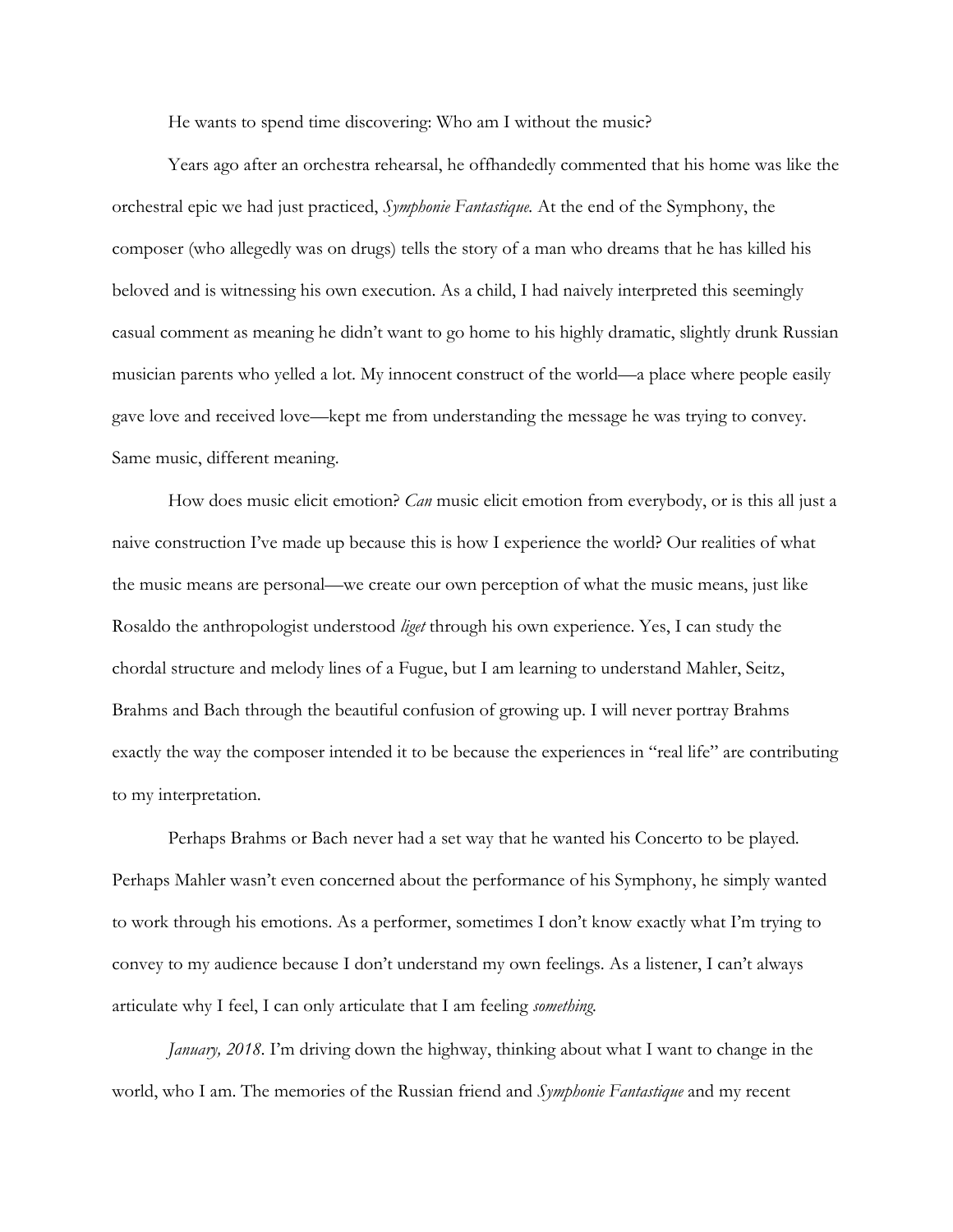heartbreak and Mahler are still fresh in my mind. The music playing in my car changes to the Brahms Violin Concerto—the same piece that made the shirtless bus driver cry, the same piece that I memorized with my Russian friend back in high school. I haven't heard the concerto in years and can almost feel the dopamine and serotonin start to fire in my brain as I hum along. The concerto is embedded in my DNA—it is a part of me. Those note sequences are part of who I am.

A week later, I find myself at the Symphony. I absentmindedly ask myself *if* I was to play violin again, who I would want to teach me. I pick a Korean violinist whose tone and poise I like. I scribble a list on the back of the program notes entitled "pros and cons of playing violin again." The "cons" side win for number of reasons it's a bad idea, but I go backstage to find a teacher anyways.

For some reason, the Korean violinist takes me as a student. I don't know why, I truly sound terrible after years of not practicing. He hands me painful finger stretching chords I haven't touched in years and a Bach Fugue I can barely squeak through. I don't have enough time to practice, so one night before a lesson, I find a practice room and try to learn and memorize an entire movement of a concerto in one night. I stumble into my teacher's apartment the next afternoon, exhausted. "Try sounding beautiful," he (very helpfully) advises. He can sense that I'm impatient. Frustrated. Fighting the violin. Fighting myself.

The story is still developing. I wish I could say that after hours of being locked up in a practice room, the concerto magically sounds the way I hear it in my head, the way my upbringing tells me it should sound. I wish I could say my hands are comfortable playing those chord exercises and I could make a sappy comment about how I've fallen back in love with the violin and everything it represents in my life. But I don't think I'll really ever be able to say that because music is a paradox: I search but I don't always know what I am searching for. Music contains specific emotions because it taps into our constructed reality, yet the feelings it gives are so ephemeral and vague that no one will ever know exactly what we are experiencing. I suppose that is part of the beauty and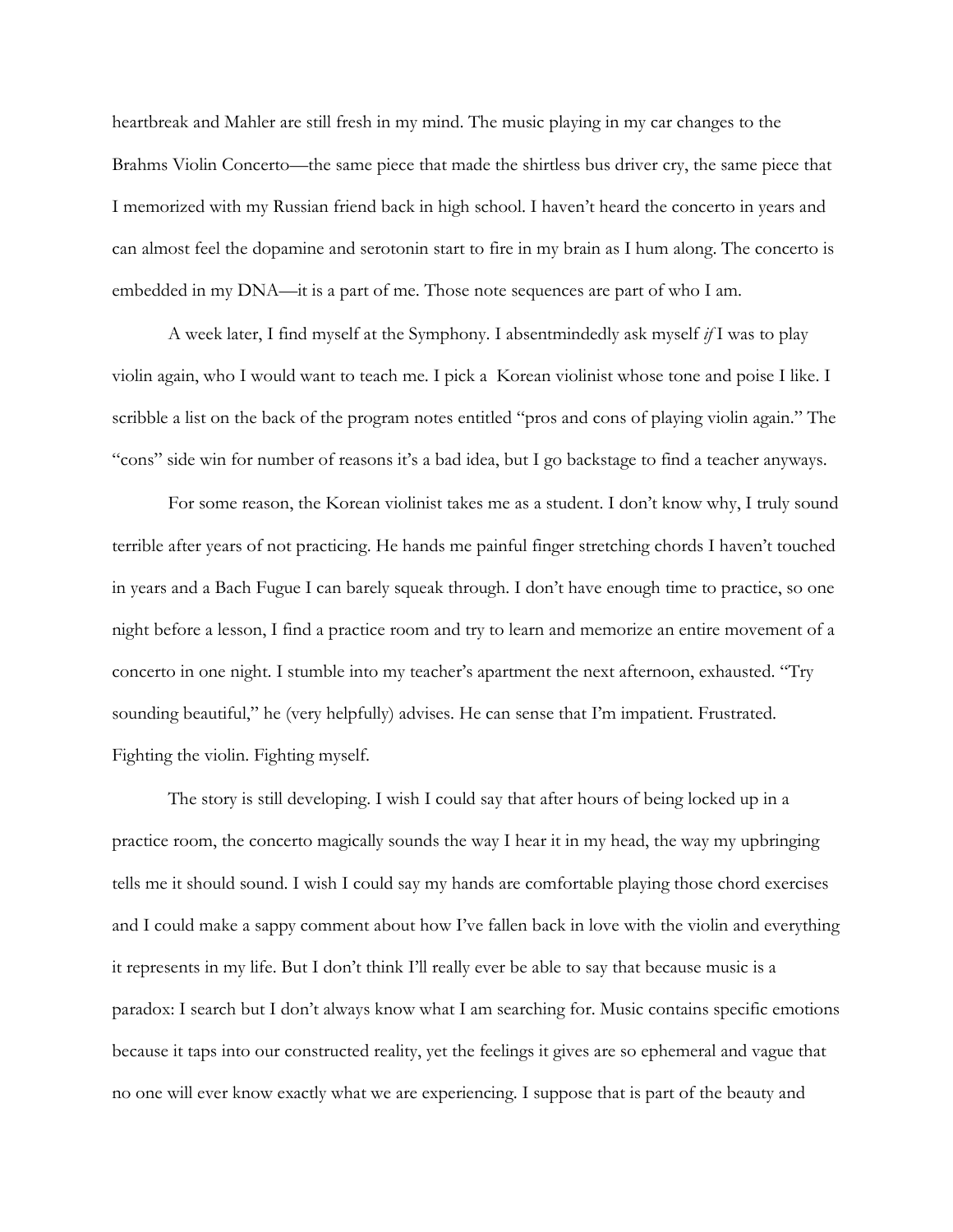appeal of music—our senses never stop being bombarded with life experiences even after our brains are fully developed.

Constructing meaning from music is really all about the human experience—whatever that means with our tangled mesh of hormones and appetites and questions and dreams. We never really stop growing up, so our music and emotions never stop evolving. The struggle to match the jumble of hormones and perceptions in our heads with some sort of concrete reality will never truly be achieved as long as we keep experiencing life. Instead, we use this creation by flawed people called music to imperfectly try to organize an emotional world that doesn't quite make sense.

Word count: 4981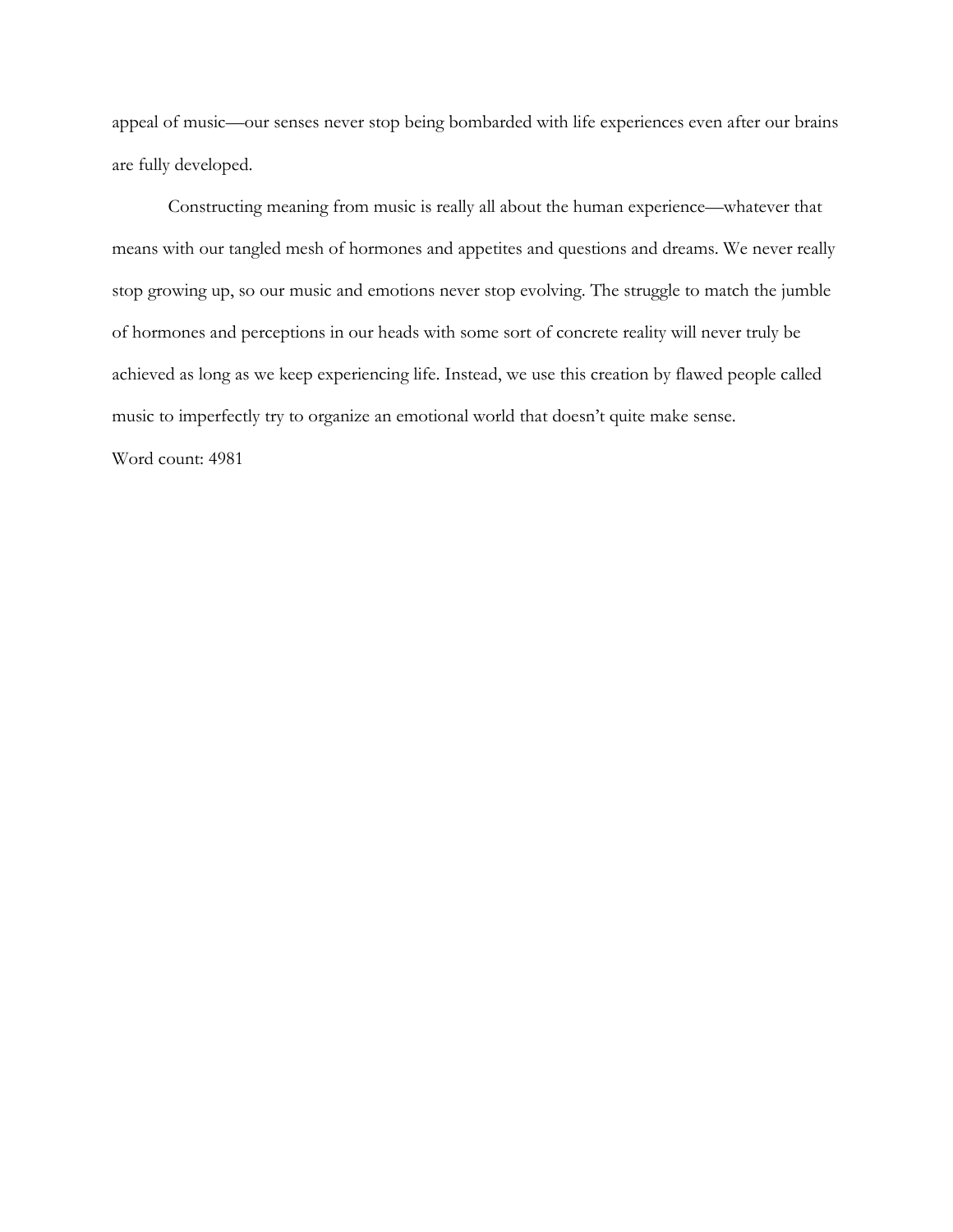#### **Bibliography**

Aniruddh D Patel. "The Evolutionary Biology of Musical Rhythm: Was Darwin Wrong?" *PLoS Biology , Vol 12, Iss 3, P e1001821 (2014),*2014. , [https://search.lib.byu.edu/byu/record/edsbyu.edsdoj.edsdoj.42cb41a6a0ec46208](https://search.lib.byu.edu/byu/record/edsbyu.edsdoj.edsdoj.42cb41a6a0ec46208623e9c2762e269a) [623e9c2762e269a.](https://search.lib.byu.edu/byu/record/edsbyu.edsdoj.edsdoj.42cb41a6a0ec46208623e9c2762e269a)

*Bach and Friends*. Directed by Michael Lawrence. Performed by Hilary Hahn. USA, 2010. DVD.

- Bach, Carl Philipp Emanuel. *Essay on the True Art of Playing Keyboard Instruments.* Edited by William J. Mitchell. W.W. Norton, New York, 1949.
- Baharloo, Siamak, Paul A. Johnston, Susan K. Service, Jane Gitschier, and Nelson B. Freimer. Absolute Pitch: An Approach for Identification of Genetic and Nongenetic Components. *American Journal of Human Genetics,*1998. 224, [https://search.lib.byu.edu/byu/record/edsbyu.edsghw.edsgcl.53710542.](https://search.lib.byu.edu/byu/record/edsbyu.edsghw.edsgcl.53710542)
- Balkwill Laura-Lee and Thompson, William Forde. A Cross-Cultural Investigation of the Perception of Emotion in Music: Psychophysical and Cultural Cues. *Music Perception: An Interdisciplinary Journal,*1999. , [https://search.lib.byu.edu/byu/record/edsbyu.edsjsr.edsjsr.40285811.](https://search.lib.byu.edu/byu/record/edsbyu.edsjsr.edsjsr.40285811)
- Barrett, Lisa Feldman. *How Emotions are Made* Houghton Mifflin Harcourt, Boston, 2017.
- Copland, Aaron. *What to Listen for in Music.* McGraw Hill, New York, 1957
- Diether, Jack*. The Murderous Marriage of Alma and Gustav Mahler.*Vol. 10, 1984, [https://search.lib.byu.edu/byu/record/edsbyu.prf.23198186.](https://search.lib.byu.edu/byu/record/edsbyu.prf.23198186)

Fischer, Jens Malte. *Gustav Mahler* Yale University Press, New Haven, 2011a.

———. *Gustav Mahler* 2011b, [https://search.lib.byu.edu/byu/record/edsbyu.nlebk.389285.](https://search.lib.byu.edu/byu/record/edsbyu.nlebk.389285)

Gamzou, Yoel. "Mahler 10." [http://www.yoelgamzou.com/mahler-10/.](http://www.yoelgamzou.com/mahler-10/)

- *Gustav Mahler-Symphony no. 10 "Adagio" & nbsp*; Directed by Bernstein Leonard. , [https://www.youtube.com/watch?v=vHyV8noUXC0.](https://www.youtube.com/watch?v=vHyV8noUXC0)
- Hagen, Edward H. and Gregory A. Bryant. Music and Dance as a Coalition Signaling System. *Human Nature,*2003. 21, [https://search.lib.byu.edu/byu/record/edsbyu.pbh.10841957.](https://search.lib.byu.edu/byu/record/edsbyu.pbh.10841957)
- *Handbook of Music and Emotion*, edited by Juslin, Patrik N., John A. Sloboda Oxford University Press, Oxford, 2010.

Haynes, Bruce. *A History of Performing Pitch* Scarecrow Press, Lanham, Md., 2002.

- Jakob eLinnet. "Neurobiological Underpinnings of Reward Anticipation and Outcome Evaluation in Gambling Disorder." *Frontiers in Behavioral Neuroscience, Vol 8 (2014)* 8, (2014). [https://search.lib.byu.edu/byu/record/edsbyu.edsdoj.edsdoj.7bc997d4dae42e0bd44641](https://search.lib.byu.edu/byu/record/edsbyu.edsdoj.edsdoj.7bc997d4dae42e0bd44641558871d0e) [558871d0e.](https://search.lib.byu.edu/byu/record/edsbyu.edsdoj.edsdoj.7bc997d4dae42e0bd44641558871d0e)
- Juslin, Patrik N. and Daniel Västfjäll*. Emotional Responses to Music: The Need to Consider Underlying Mechanisms*, 2008.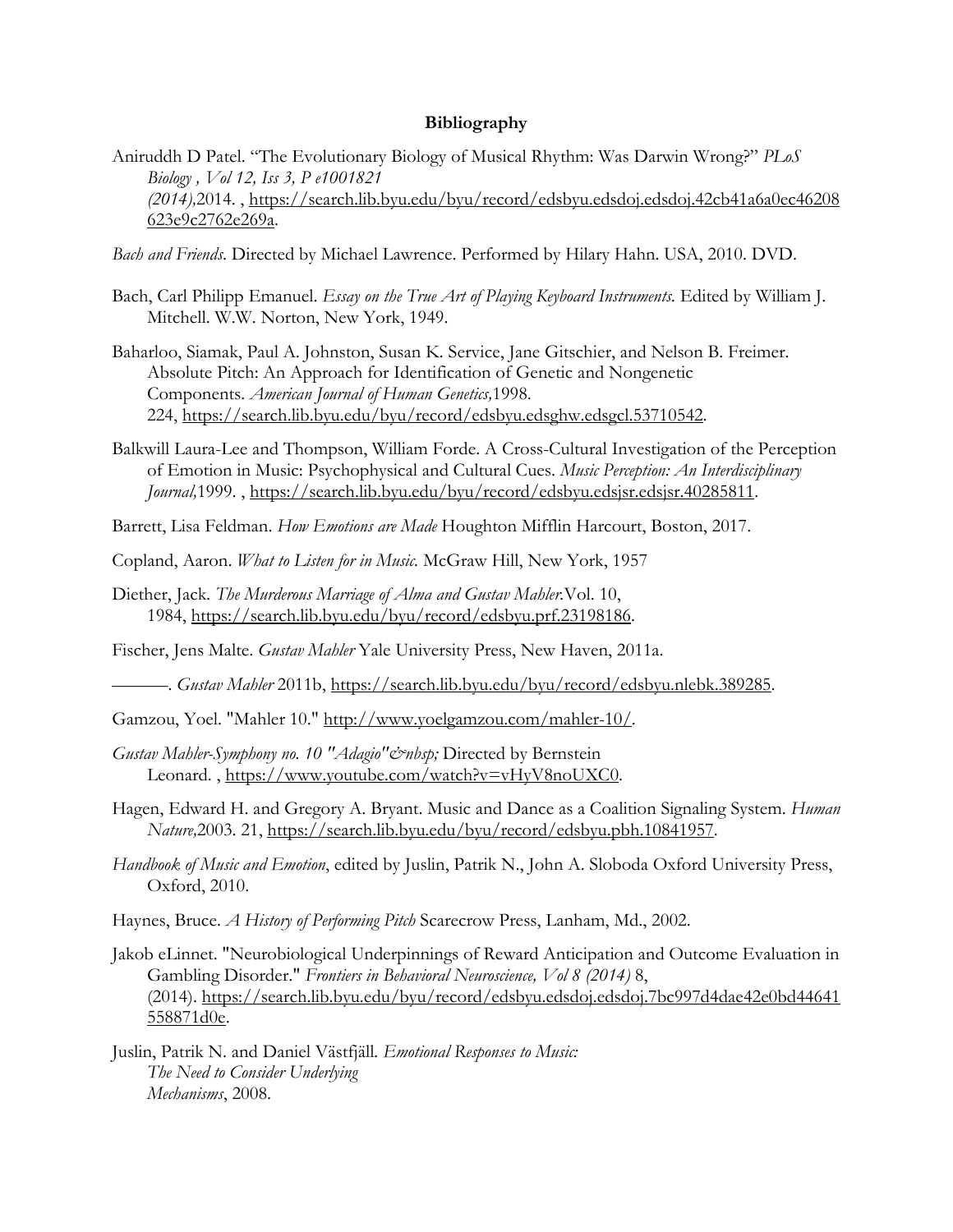- Keeler Jason R., Roth ,Edward A., Neuser, Brittany L., John M Spitsbergen, Daniel James Maxwell Waters, and John-Mary eVianney. "The Neurochemistry and Social Flow of Singing: Bonding and Oxytocin." *Frontiers in Human Neuroscience, Vol 9 (2015)* 9, (2015). [https://search.lib.byu.edu/byu/record/edsbyu.edsdoj.edsdoj.04617e880164647931947](https://search.lib.byu.edu/byu/record/edsbyu.edsdoj.edsdoj.04617e880164647931947bdec0d5bd1) [bdec0d5bd1.](https://search.lib.byu.edu/byu/record/edsbyu.edsdoj.edsdoj.04617e880164647931947bdec0d5bd1)
- Leonid Perlovsky. Cognitive Function, Origin, and Evolution of Musical Emotions. *Journal of Systemics, Cybernetics and Informatics, Vol 11, Iss 9, Pp 1-8 (2013),*2013. 1, [https://search.lib.byu.edu/byu/record/edsbyu.edsdoj.edsdoj.604577ce1feb4bdda792f2ecece](https://search.lib.byu.edu/byu/record/edsbyu.edsdoj.edsdoj.604577ce1feb4bdda792f2ececea4bec) [a4bec.](https://search.lib.byu.edu/byu/record/edsbyu.edsdoj.edsdoj.604577ce1feb4bdda792f2ececea4bec)
- Mahler, Gustav. *Symphony no. 10* Associated Music, New York, 1951.
- Hippel, Paul von. "Questioning a Melodic Archetype: Do Listeners use Gap-Fill to Classify Melodies?" *Music Perception: An Interdisciplinary Journal* 18, no. 2 (2000): NaN. [https://search.lib.byu.edu/byu/record/edsbyu.edsjsr.edsjsr.10.2307.40285906.](https://search.lib.byu.edu/byu/record/edsbyu.edsjsr.edsjsr.10.2307.40285906)
- Pinker, Steven. *How the Mind Works* Norton, New York, 1997.
- "Regression to the Mean." Social Research Methods Knowledge Base Regression to the Mean. Accessed March 27, 2018. https://socialresearchmethods.net/kb/regrmean.php.
- Salimpoor, Valorie N., Mitchel Benovoy, Kevin Larcher, Alain Dagher, and Robert J. Zatorre. Anatomically Distinct Dopamine Release during Anticipation and Experience of Peak Emotion to Music. *Nature Neuroscience,*2011. 257, [https://search.lib.byu.edu/byu/record/edsbyu.pbh.57557420.](https://search.lib.byu.edu/byu/record/edsbyu.pbh.57557420)
- Salimpoor, Valorie N., Mitchel Benovoy, Gregory Longo, Jeremy R. Cooperstock, and Robert J. Zatorre. "The Rewarding Aspects of Music Listening are Related to Degree of Emotional Arousal". *PLoS ONE,*2009. 1, [https://search.lib.byu.edu/byu/record/edsbyu.mah.58515394.](https://search.lib.byu.edu/byu/record/edsbyu.mah.58515394)
- Schmitter, Amy M. *17th and 18th Century Theories of Emotions* Metaphysics Research Lab, Stanford University, 2016.
- Spegiel, Alex. *Invisibilia: A Man Finds an Explosive Emotion Locked in A Word*

*Listen· 7:04 & mbsp*; Anonymous 2017. (podcast).

- Spunt, R. P., E. B. Falk, and M. D. Lieberman. "Dissociable Neural Systems Support Retrieval of How and Why Action Knowledge." *Psychological Science* 21, no. 11 (November 01, 2010): 1593- 1598.
- Suzuki, Shin'ichi. *Nurtured by Love* Exposition Press, New York, 1969.
- Vasuki, Pragati Rao Mandikal, Mridula Sharma, Ronny Ibrahim, and Joanne Arciuli. Statistical Learning and Auditory Processing in Children with Music Training: An ERP Study . 2017.
- Wei Gao, Hongtu Zhu, Kelly S. Giovanello, J. Keith Smith, Dinggang Shen, John H. Gilmore, Weili Lin, and Marcus E. Raichle. Evidence on the Emergence of the Brain's Default Network from 2-Week-Old to 2-Year-Old Healthy Pediatric Subjects. *Proceedings of the National Academy of*